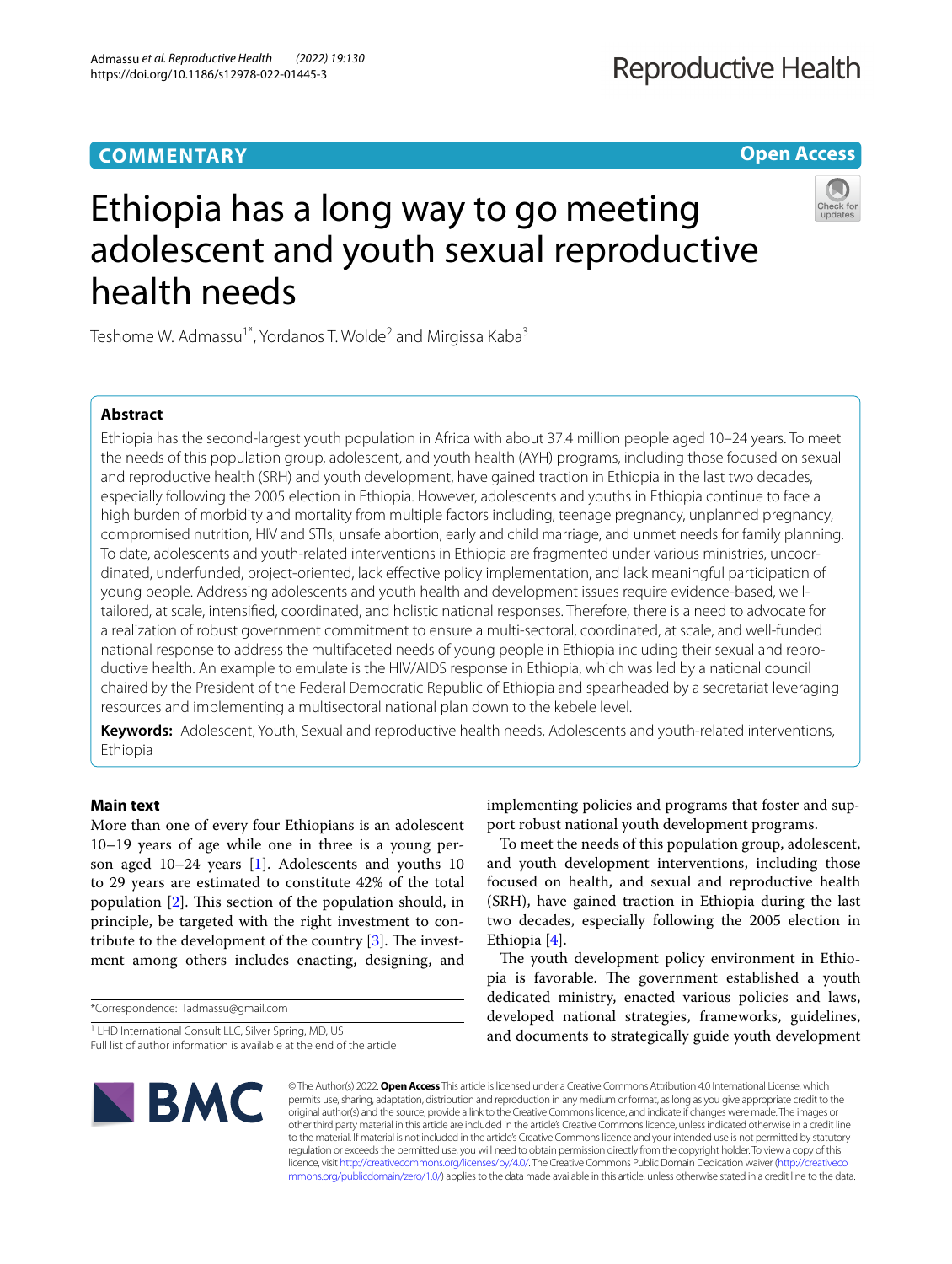efforts in the country. Though, the government's position regarding young people has dramatically shifted since the enactment of the 2004 National Youth Policy (NYP) [\[5](#page-3-4)], which recognized youths as change agents and sought to ensure ownership and involvement of the youth in the country's development initiatives and contradicted the sentiment of the Vagrancy Control Proclamation, made that same year that considered young people as problems [[6\]](#page-3-5).

Traditionally, youth-related advocacy eforts in Ethiopia have been driven by NGOs, donors, and communitybased organizations, and included youth-led initiatives. These advocacy efforts have led to notable gains including the establishment of the Ministry of Youth, Sport, and Culture, in 2001 and the enactment and development of various, policies, laws, strategies, and national documents to improve the status of young people in Ethiopia. The revised family code in  $2000$  [[7\]](#page-3-6) and the revised criminal code of Ethiopia in 2004 [\[8\]](#page-3-7) that has liberalized abortion in Ethiopia; Development Package for Urban Youth of 2006 [[9\]](#page-3-8) and the Ethiopian Youth Development and Transformation Package of 2017 [\[10\]](#page-3-9) contributed to efforts underway to adolescent and youth development. The revised family code, for instance, has saved thousands of adolescents from child marriage by instituting a minimum age of marriage [\[11\]](#page-3-10); the abortion law avoided a signifcant number of maternal deaths by expanding the provision of comprehensive abortion care services to adolescent and young girls [\[12](#page-3-11), [13](#page-3-12)]. Other strategies include the 2007 national adolescent and youth reproductive health (AYRH) strategy [\[14](#page-3-13)], and the more comprehensive national adolescent and youth health (AYH) strategy of 2016 [[15](#page-3-14)]. In general, these policies, laws, strategies, and packages, provided strategic guidance to improve the well-being of youths, girls, and young women.

Nonetheless, adolescents and youths in Ethiopia continued to sufer from a high burden of morbidity and mortality associated with reproductive health consequences [[16\]](#page-3-15). Ethiopia has the fourth-highest absolute number of women globally married or in a union before the age of 18 years [[17](#page-3-16)]. Over 76% of girls aged 15–19 and 65% of young women aged 20–24 who are married/in union are not using any method of contraceptives. The unmet need for family planning among married girls aged 15–19 years and 20–24-year-olds is 32.8% and 22.4% respectively [[18](#page-3-17)]. Close to eight out of ten adolescents seeking legal abortion or postabortion care were not using family planning methods at the time of their pregnancy [[13\]](#page-3-12). In Ethiopia still. Child marriage below the age of 18 years is not an exception.

About 22.2% of women aged 20–24 years gave birth before they reached age 18 years [[18\]](#page-3-17). Nearly half (47%) of adolescent girls aged 15–19 have undergone female genital mutilation [[1\]](#page-3-0). Nearly two-thirds (64%) of women and girls aged 15–24 years believe wife-beating can be justifed [[13](#page-3-12)].

As part of its Family Planning 2020 commitments, the government of Ethiopia set ambitious goals to meet the reproductive health needs of adolescents from what these were in 2017. The commitment includes increasing modern contraceptive prevalence (mCPR) among adolescent girls aged 15–19 years from 32 to 40% and 20% to 10% among young women aged 20–24 years; and reducing the unmet need for family planning for those 15–19 and 20–24 years of from age from 20–10% and 18–10% and reducing adolescent pregnancy from 12 to 3%; respectively by the 2020 target [[19](#page-3-18)].

Despite the efforts and progress by the government and its development partners yet there is a long way to meet the targets and ensure adolescent and youth sexual reproductive health. Currently, teenage pregnancy, unplanned pregnancy, HIV and STIs, unsafe abortion, early and child marriage, and unmet needs for family planning and contraceptive, risky sexual practice, among others, are major concerns that require welltailored, at scale, intensifed, coordinated, and holistic national responses [[2,](#page-3-1) [4,](#page-3-3) [13,](#page-3-12) [17\]](#page-3-16).

As pointed out above, the policy environment is conducive. Yet, several challenges have prevented the full implementation of policies and programs that meet the sexual and reproductive health needs of youths. Continual restructuring of the Ministry dedicated to youth issues gravely hinders the implementation of the NYP and attainment of its goals. To date, there is no national AYH and/or youth development program and ongoing efforts lack sufficient resource allocation by the government. Efectively addressing youth issues is further hampered by poor implementation of the NYP, poor coordination among various ministries and key stakeholders; lack of age and sex-disaggregated data across ministries, and lack of meaningful engagement of young people at all levels to address issues that afect their lives [[4\]](#page-3-3).

As stipulated in the NYP, it is required to establish the youth councils, inter-federal government offices committee and inter-regional bureaus committee, a consortium of non-governmental bodies, and Nation-wide Youth Forum to meet provisions in the NYP [\[4](#page-3-3), [5\]](#page-3-4). This remains yet outstanding affecting adolescent and youth SRH programming and youth development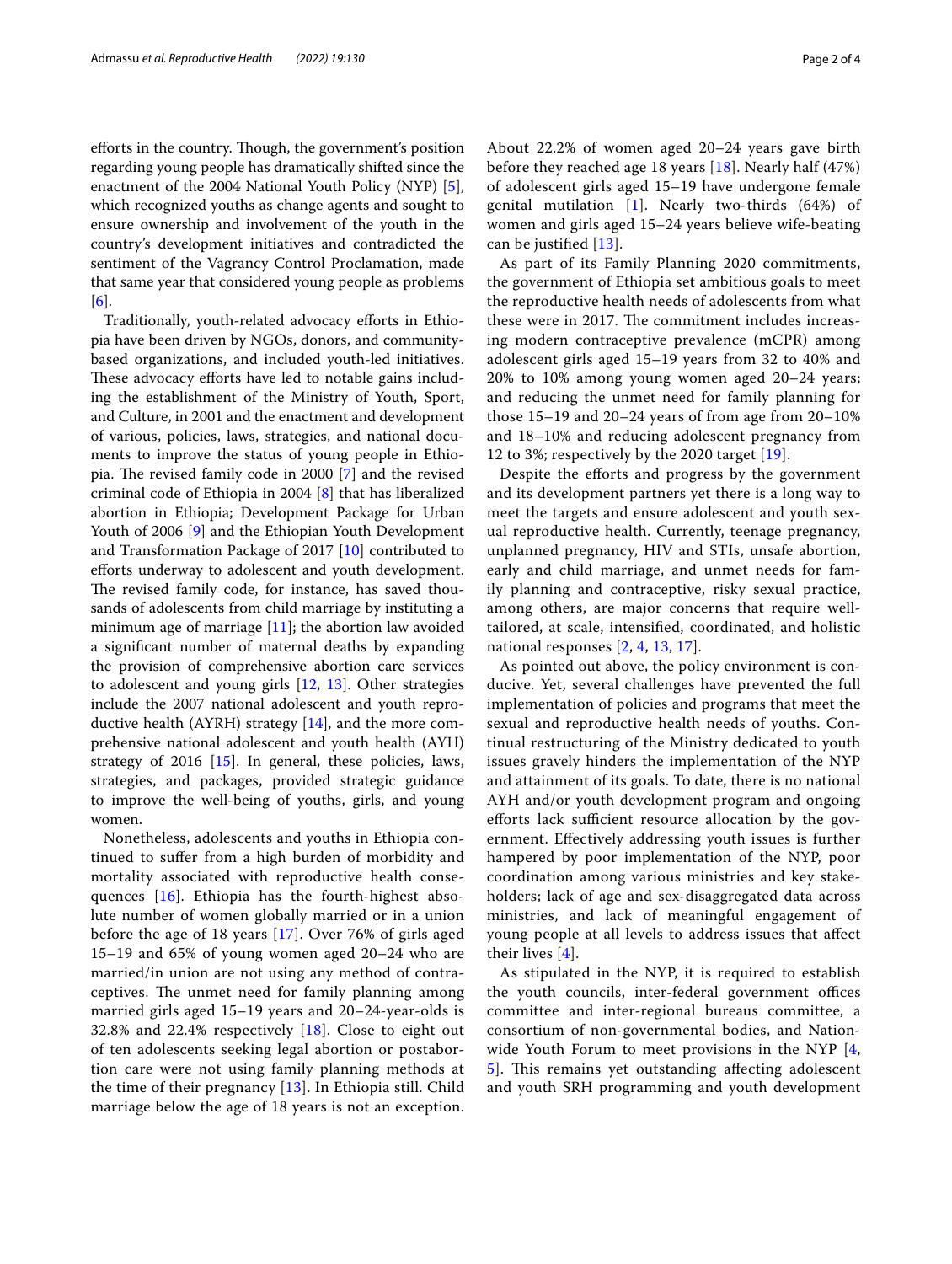eforts at large. Furthermore, adolescent and youth SRH programming by diferent stakeholders are in silos, uncoordinated, and unsynchronized as the Ministry of Women, Children and Youth<sup>[1](#page-2-0)</sup> lacks the mechanism to efectively coordinate and implement youth-related responses with other ministries and stakeholders.

Regional health and youth bureaus are ill-equipped to design, implement, monitor, and evaluate tailored and evidence-based strategies, approaches, and interventions. For instance, there is no regional health or youth bureau that developed a regional policy implementation strategy and or intervention to date. Moreover, existing national and regional interventions, which are mainly funded by development partners, are short-lived projects implemented in piecemeal and skewed towards urban settings [\[20](#page-3-19)]. Most-AYSRH focused interventions are funded by international NGOs as projects, and often at a small scale, with no clear direction and/or mechanisms to scale up and sustain successful projects  $[20, 21]$  $[20, 21]$  $[20, 21]$  $[20, 21]$  $[20, 21]$ . The engagement of young people in contributing to their own wellbeing and development is weak due to poor government commitment and the absence and implementation of national youth engagement strategies. These youth engagement strategies would allow young people, who have a stake in this programming, to contribute to planning, implementation, and follow-up of projects targeting them [[22](#page-3-21)].

Education, especially comprehensive sexual education (CSE), has positive efects including increasing young people's knowledge and improving their attitudes related to sexual and reproductive health and behaviors as they move into adulthood. The government of Ethiopia has not yet fully implemented its Eastern and Southern Africa (ESA) commitment endorsed in 2013 to improve the sexual and reproductive health rights of young people by increasing coverage and access to age-appropriate, evidence-based, inclusive CSE and friendly SRH services for both boys and girls [[22](#page-3-21)]. Despite the government's commitment, there is no national CSE program in the country to date.

Therefore, there is a strong need to advocate for a realization of robust government commitment to ensure a multi-sectoral, coordinated, at scale, and well-funded national response to address the multifaceted needs of young people in Ethiopia including their sexual and reproductive health. A useful model to emulate can be found in Ethiopia's HIV/AIDS response, which was led by a national AIDS council (NAC) that was established in 2000 and chaired by the President of Ethiopia to oversee the implementation of the federal and regional HIV/ AIDS plans, examines, and approves annual plans and budgets and monitors plan performance and impact. The council established a secretariat office to lead, coordinate, and mobilize resources for the implementation of the multi sectoral national HIV/AIDS strategy and plan along with the Federal structure. The NAC spearheaded the multi-sectoral forum composed of government, private, non-governmental, religious, and civic society representatives including youth initiatives and people living with HIV/AIDS, through its secretariat, HIV/AIDS pre-vention, and control office (HAPCO) [[23\]](#page-3-22).

It is time for the government to establish such a highlevel body led by the country's top leadership to guide adolescent and youth development programs and ensure coordination among diverse stakeholders and resource allocation. This may call for reviewing existing policies to address current issues of young people, improving coordination eforts and interventions by various ministries and stakeholders, leveraging resources for youth development programs, building the capacity of youth-led initiatives, allocating funding to youth interventions, particularly for youth and youth-led organizations, and generating and documenting evidence on the efectiveness of interventions.

#### **Conclusion**

The youth development environment in Ethiopia has made great progress in addressing the multifaced needs of young people, yet critical steps are still needed to fully engage young people and to ensure that their needs and rights are met. The positive development in this arena is the result of continued advocacy efforts by various stakeholders including NGOs, donors, and civil society organizations, including youth-led and youth-serving organizations.

There is a strong need to advocate for a robust government commitment led by the country's top leadership to provide strategic guidance, allocate national funding and improve coordination mechanisms following good lessons from the coordination of HIV/AIDS response through NAC that made a well-coordinated multisectoral response possible.

Finally, the well organized and evidence-informed advocacy effort should gear up towards revisions of outdated policies, strategies, approaches, packages, and frameworks to address holistic adolescent and youth development including adolescent and youth sexual and reproductive health.

**Abbreviations**

ministry previously known as the Ministry of Youth, Sport, and Culture.

<span id="page-2-0"></span>AIDS: Acquired immunodefciency syndrome; AYH: Adolescent and youth health; AYRH: Adolescent and youth is the current name of the<br>health; AYRH: Adolescent and youth reproductive health; AYSRH: Adolescent